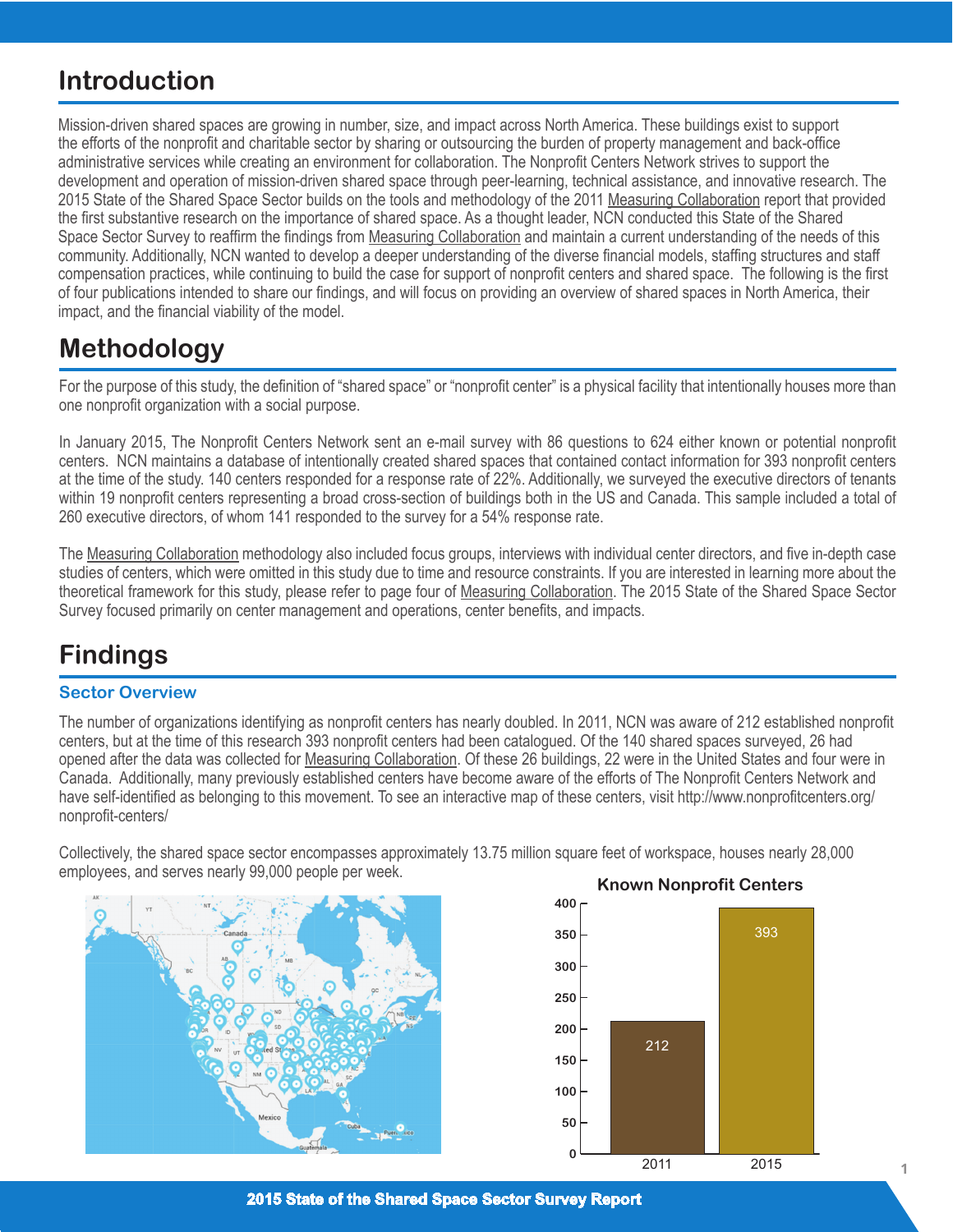#### **Typical Nonprofit Centers in the USA and Canada**

Nonprofit centers respond to the needs of their community and consequently take on many different shapes and sizes. A typical nonprofit center would be 35,000 square feet with 12 tenants. Between center management and tenant staff, a total of 70 people work in the building and receive 250 visitors per week. The center's gross revenues would be almost \$488,000 per year. Almost all (95%) of survey respondents employ staff for the sole purpose of managing the space, and a representative space would employ two full-time staff in various facility and partnership management functions.

When the data is broken out by country, the typical center looks very similar both in the US and Canada. The only significant difference between the two countries is that Canadian centers see approximately double the visitors on a weekly basis. This finding indicates that Canadian centers are more likely to have tenants that provide services directly to the public.

|                                 | <b>USA</b> | Canada    |
|---------------------------------|------------|-----------|
| Square Footage                  | 35,000     | 33,000    |
| Number of Tenants               | 12         | 13        |
| Total Employees in the Building | 70         | 78        |
| Visitors per Week               | 250        | 500       |
| <b>Gross Revenues</b>           | \$500,000  | \$480,000 |
| <b>Management Staff</b>         |            |           |

#### **Center Typology**

Since nonprofit centers are quite diverse, NCN asked center directors to classify their center in one of five categories :

- Multi-Sector Center tenants serve a wide range of program areas and are not necessarily related along a theme or client base
- Services Center tenants selected to provide multiple types of direct services to a specific neighborhood or population
- Programmatic Theme Center tenants selected because they offer programs or services in a single programmatic area (such as arts or education)
- Nonprofit Incubator tenants in formation or early stages of development
- Coworking Space flexible workspace targeting small organizations or social entrepreneurs

The three most common kinds of centers, as consistent with the 2011 survey, are Multi-Sector Centers, Service Centers, and Programmatic Theme Centers. The data indicates that there has been a slight increase in multi-sector centers in this survey; however, it is inconclusive whether this is a sampling error or an indication of a larger trend. Coworking space was a new addition to this categorization, based on current

#### **Nonprofit Centers by Type**



## **Coworking and Mission-Driven Shared Space**

Coworking is a growing trend in workspace that caters to independent and remote workers needing drop-in office space ranging from a few hours a month up to full-time. Some spaces are driven more by profitability while others were formed first as a community with shared values. Building on the principles of shared office spaces, coworking facilities provide full-service office spaces for a monthly fee, typically using an open-concept floor plan. While some nonprofit centers provide coworking style facilities, relatively few of those surveyed identify with the larger coworking movement. In follow-up interviews to explore this phenomenon, most mission-driven shared space providers see their flexible, drop-in office as a means to facilitate a greater social mission, connecting both small, innovative thinkers and large organizations with strong reputations. Other respondents stated that drop-in space makes up only a fraction of their business model, providing revenue to supplement their primary mission. As both the coworking and mission-driven shared space movements continue to grow, it is likely that there will be room for much crossover and sharing of best practices between these two communities in the coming years.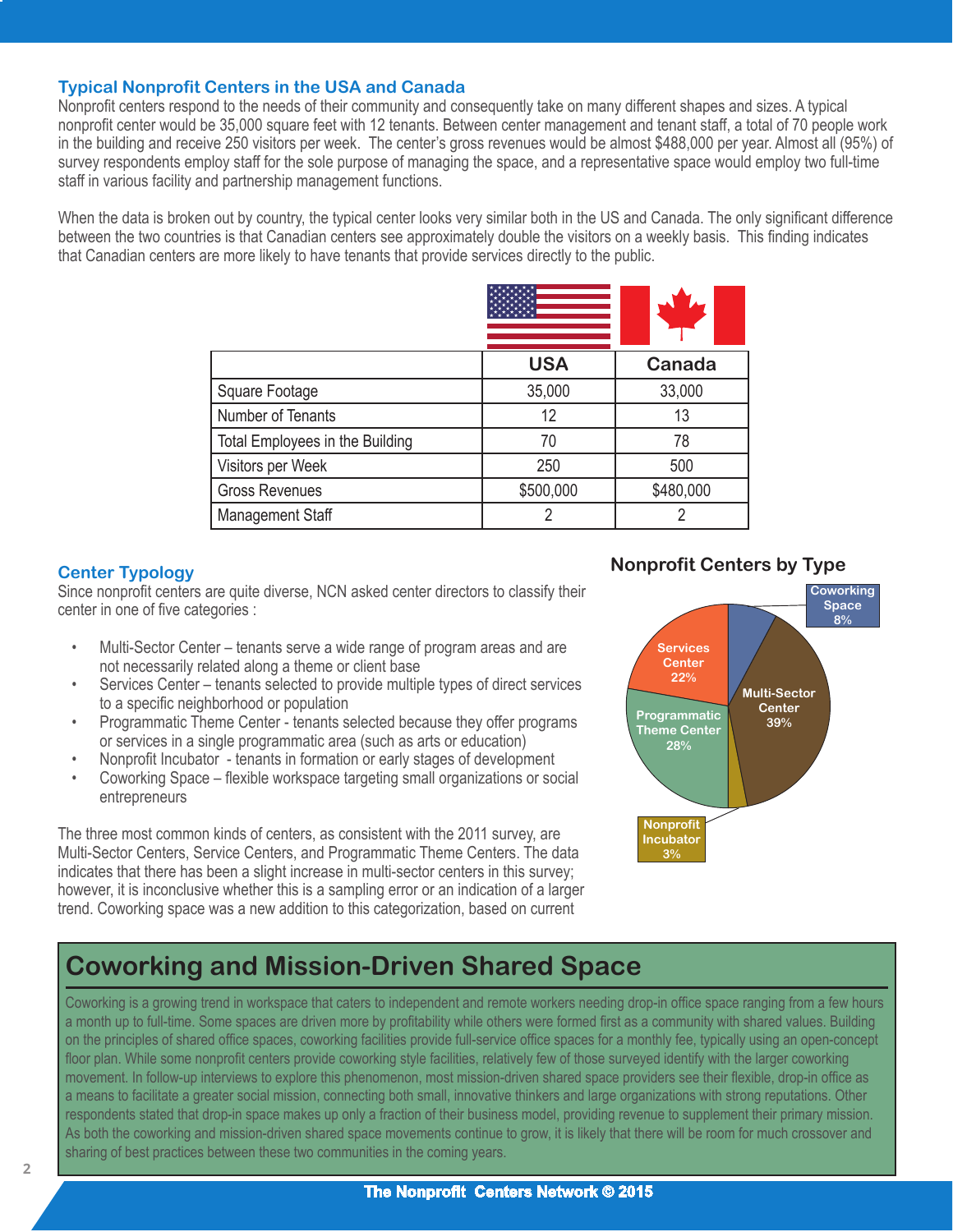trends; however few centers currently offer flexible drop-in space as an amenity. See the sidebar on "Coworking and Mission-Driven Shared Space" for more.

#### **Tenant Mix**

The shared spaces in our sample primarily house nonprofits, although there is growing diversity among partners. On average, nonprofits and charities account for 86% of the tenants in shared space. While nonprofits are the dominant presence, 52% of respondents sharing data on their tenant mix stated that they have tenants that are not from the nonprofit or charitable sector.

## **Nonprofit 86% Other 1% Individual 4% Government 4% For-Profit 5%**

**Tenant Mix**

## **Impact**

One of the most striking findings of Measuring Collaboration was the demonstrated impacts that nonprofit centers have on their tenants, strengthening a wide variety of organizations. The 2015 State of the Shared Space Sector survey found that mission-driven shared spaces continue to make a difference in their community in terms of quality of infrastructure, organizational capacity, and programmatic service delivery.

#### **Quality of Space**

Overall, moving into shared spaces improves the quality of space that organizations can access. 62% of Executive Directors of tenants in shared space report that they are in better space than before. Interestingly, 30% of respondents were not responsible for moving their organizations into shared space. As centers age, sharing space becomes the new normal for many organizations.

#### **Organizational Credibility**

Sector-wide, at least half of tenants indicated a significant or moderate improvement in all of the organizational capacity areas included in this survey. Overall, most organizations reported improvements in organizational credibility (83%) and overall ability to achieve goals (82%). Many respondents had previously worked out of homes or coffee shops, and having a professional location to meet with funders and other key stakeholders elevated the reputation of their organizations.





#### **Cost Savings and Stability**

Stability of costs was the area where executive directors reported the most significant improvements (43% of executive directors of tenant organizations reporting). Year to year, costs remain consistent and tenants are not subject to the extreme fluctuations of the market. While many tenants stated that reduced costs were important to their missions, many were unable to quantify the amount of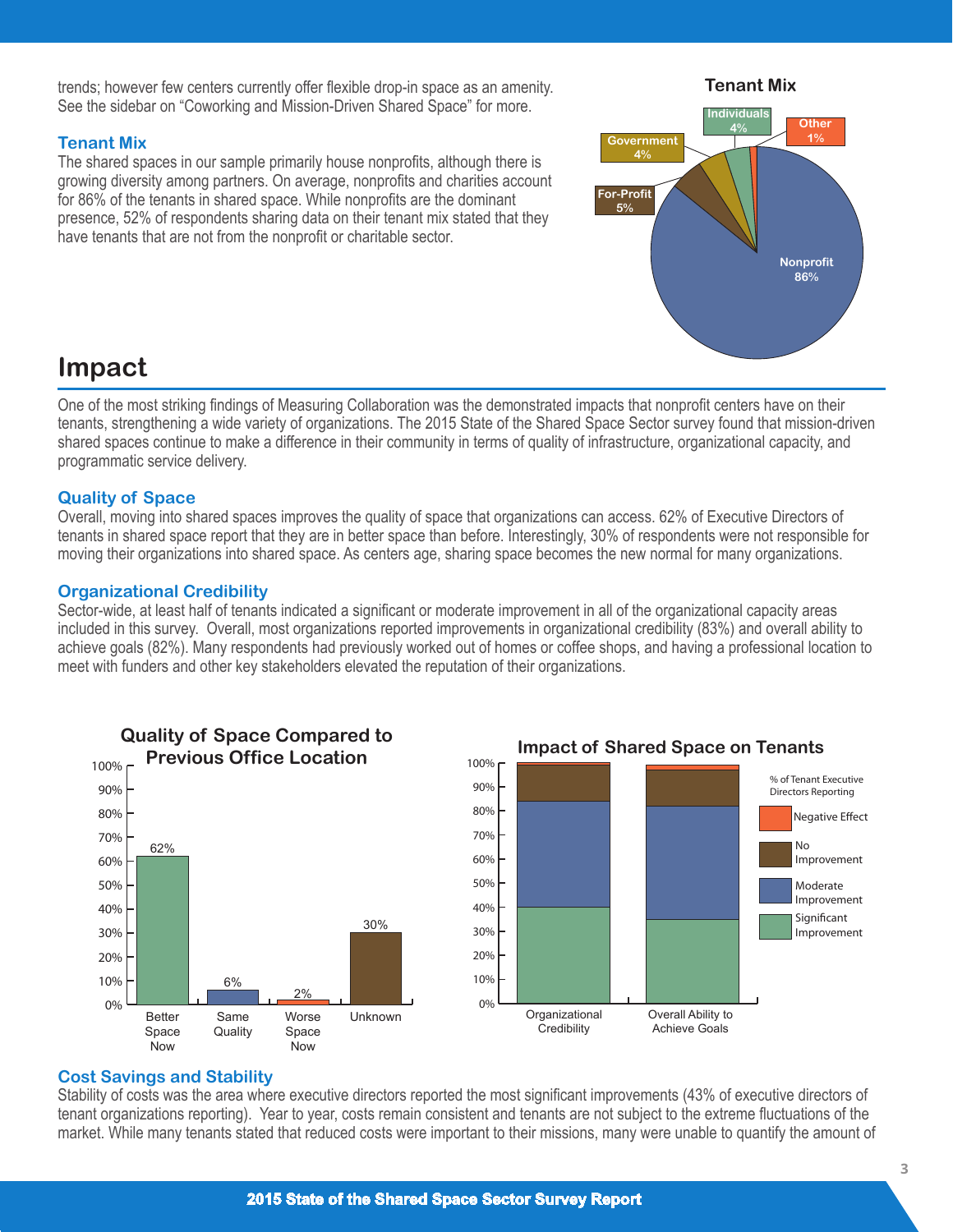savings on a monthly basis. Of those who could quantify their savings, the average annual costs savings was nearly \$25,000. Many executive directors in shared space also recognize the savings in time to their staff, which is much more difficult to quantify. One respondent stated "For an organization of our size, it is really critical not to have any unnecessary overhead costs. The shared copy machines, phones, and conference rooms all keep our costs down and decrease staff time dedicated to dealing with these issues." Our research found that any cost savings in occupancy costs are most commonly redirected to increase existing programs.

#### **Programmatic Impacts**

Shared space has significant impacts on its tenants' programs. Across the sample of executive directors surveyed, 63% reported a significant to moderate improvement in program scope as a result of being in shared space. 61% reported a similar improvement in program size. While over two-thirds of executive directors surveyed were not in service-delivery-focused spaces, approximately half of this group also reported an improvement in number of clients served, and 43% reported an increase in the number of clients referred to their organizations. One respondent wrote, "As a start-up nonprofit, our office space gave us the ability to scale quickly and professionally. Rather than focus energy on where we would office, and setting up IT and phone systems, we were able to get right to work on our mission. Having the space makes us more productive." Another respondent shared this anecdote of how being in shared space directly impacts their clients: "It is wonderful to have all of our services in one space. I once had a client who had not eaten in three days, so I was able to walk him to the food pantry and get him food. We then signed him up for employment workshops, and he is doing very well right now. The stories are endless."



### **Program-Related Impacts of Shared Space**

#### **Staff Impacts**

The quality of workspace, along with the culture and community fostered through sharing, has a significant impact on the people who work in nonprofit centers. 75% of executive directors in shared space have seen a moderate to significant increase in staff morale. One executive director stated: "We are able to attract and retain volunteers and staff because our office is so beautiful and pleasant to work in. Having a cafe onsite also increased the attractiveness to our employees and increased their productivity."

The visibility provided by the center also influences staff recruitment, with 55% of respondents reporting a moderate to significant improvement in their ability to attract new staff members. A human services provider reported that "The stability of having a convenient, appropriately sized office has allowed us to move forward with our strategic plans to recruit more volunteers and serve more foster children. Our staff has doubled in size since we located in our space."

The benefits of shared space on staff morale may also influence the length of time a staff member stays with their organization. 47% of executive directors surveyed reported an improvement in staff retention, which reduces training costs and enables more funds to be directed to service delivery.

## **Use of Cost-Savings from Shared Space**